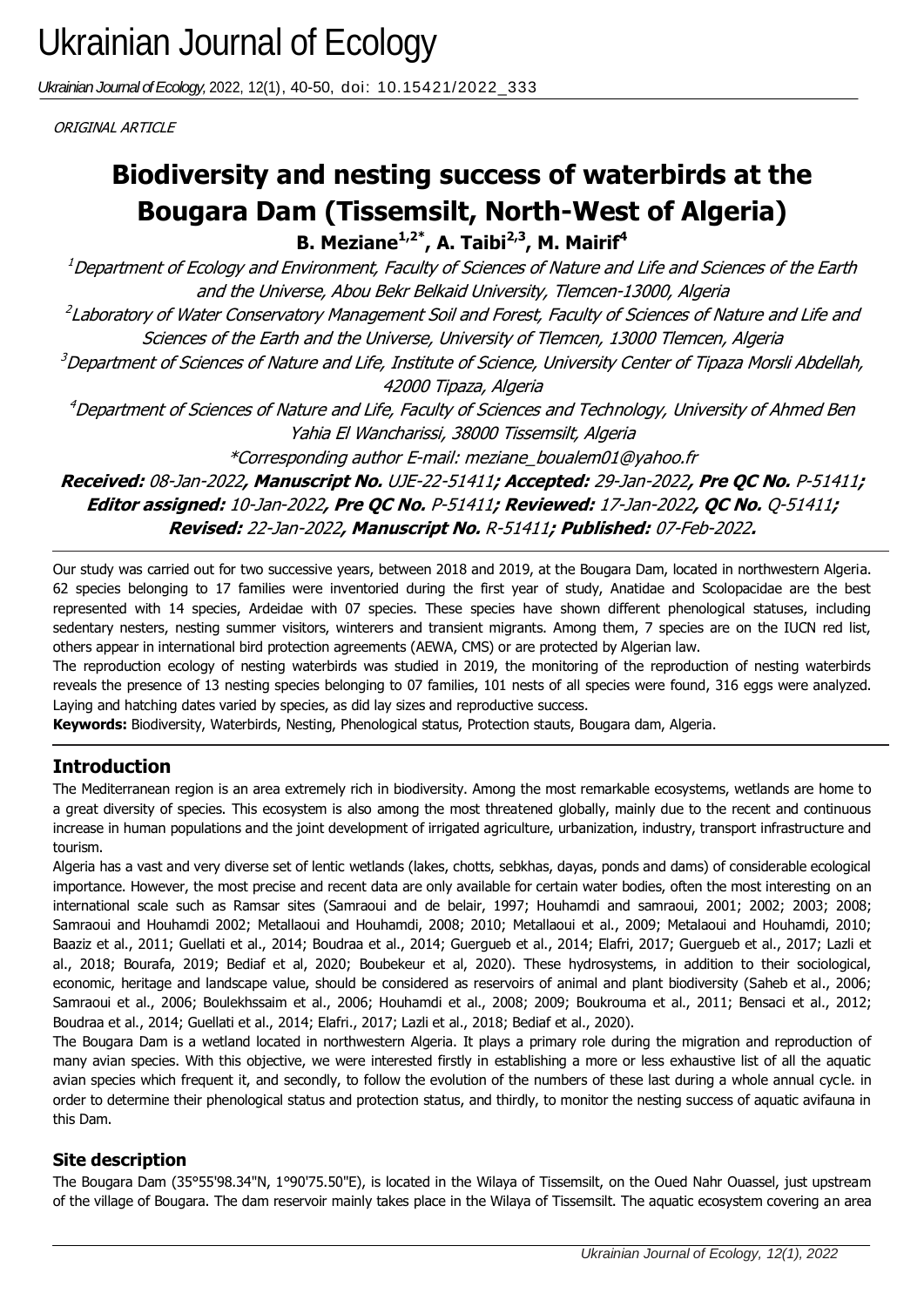of 433.6 ha includes the Bougara Dam reservoir and a swamp located in its northern part with a depth varying between 45 cm and 2 m (Fig. 1).

The lake system covers nearly 80% of the aquatic ecosystem and is essentially confined to the Bougara Dam reservoir. The depth exceeds 2 m over approximately 223 ha (limnic subsystem) and is less than 2 meters (coastal subsystem) over just over 121 ha. The marsh system includes the habitats associated with the temporarily flooded shrub swamp. This system is mainly located on the north shore and covers just under 20% of the wetland. The fluvial system occupies a little more than 2% of the wetland comprising the Oueds Nahr Ouassel and Boukala. Water flows almost continuously in these streams which can rise out of their beds seasonally (MATET, 2010).

The floral composition of the aquatic ecosystem is made up of 19 species belonging to 16 botanical families that have been identified in the wetland of the Bougara Dam. The floristic record shows a notable dominance of annual species which develop in mesophilic (moderately humid) to hygrophilic (very humid) conditions. These grassland formations are dependent on the duration of the flooding and the regularity of the rains. The main species are Phragmites communis, Picris hieracioides, Galactites tomentosa, Cirsium vulgare, Lobularia mantor, Silene fuscata, Chenopodium album, Brassica nigra, Melilotus officinalis, Erodium moschatum, Avena sterilis, Papaver rhoeas, Calicotum spineus, Plantago major, Brexomus rubosa, Plantago major, Brexomus rubosa, Plantago major, Brexomus rubosa pulcher, Ziziphus lotus, Typha angustifolia and Tamarix gallica.

Each year, this aquatic ecosystem welcomes an important bird diversity and easily meets the ZICO criteria (Zone of Importance for the Conservation of Birds) during the winter or breeding season.

The wetland of the Bougara Dam is home to species protected by national legislation: elegant avocet, white stilt, pink flamingo, white stork and black scaup. The sedentary and nesting species are: Mallard, Eurasian coot, Moorhen, White stilt, Gray heron.



**Fig. 1.** Geographical location of the Bougara Dam (Meziane, 2018).

## **Materials and Methods**

In order to inventory the aquatic avian population of the Bougara Dam and to determine its phenological status and protection status, a study was carried out over one year (from January 2018 to December 2018). Field trips were organized weekly throughout the study period. Our observations were made with a Konus-Spot ornithological spotting scope (20  $\times$  60) and a pair of Soligor binoculars (10  $\times$  40). The censuses and counts were carried out either individually when the group of waterbirds was close to the observation point and numbered less than 200 individuals, or by visual estimation in the opposite case, in other words, if the number of group was very large or if the birds were at a significant distance. This method of counting on foot is the most widely used in bird counts (Lamotte and Bourlière, 1969; Blondel, 1975; Houhamdi, 2002). Once these birds were counted, the location where they were found was marked on a map in order to determine the methods of distribution and spatial occupation of the body of water by the different species recorded. This method is the most used in winter censuses of aquatic avifauna, but has a margin of error of between 5 and 10%, depending on the experience of the observer, the equipment used and the structure of the environment, such as the presence of a vegetation belt and the height of the helophytes (Lamotte and Bourlière, 1969; Houhamdi, 1998; 2002).

Searches and inspections were carried out during 2019 at least twice a week from mid-February to July in order to identify the various places likely to shelter nests. After the first shipments of nest building materials were observed, we would make three visits per week until their construction was complete. Once found the nests were individually marked and recorded using a global positioning system (GPS), and its internal and external diameters, the height and depth of the water were measured, as was the medium on which the nest has been deposited. The eggs were weighed using a precision balance (0.1 g) (P) and measured (length [L] and width [B]) with a precision 0.1 mm electronic caliper. The measurements taken allowed us to calculate biometric clues in order to study more closely the physical characteristics of the eggs.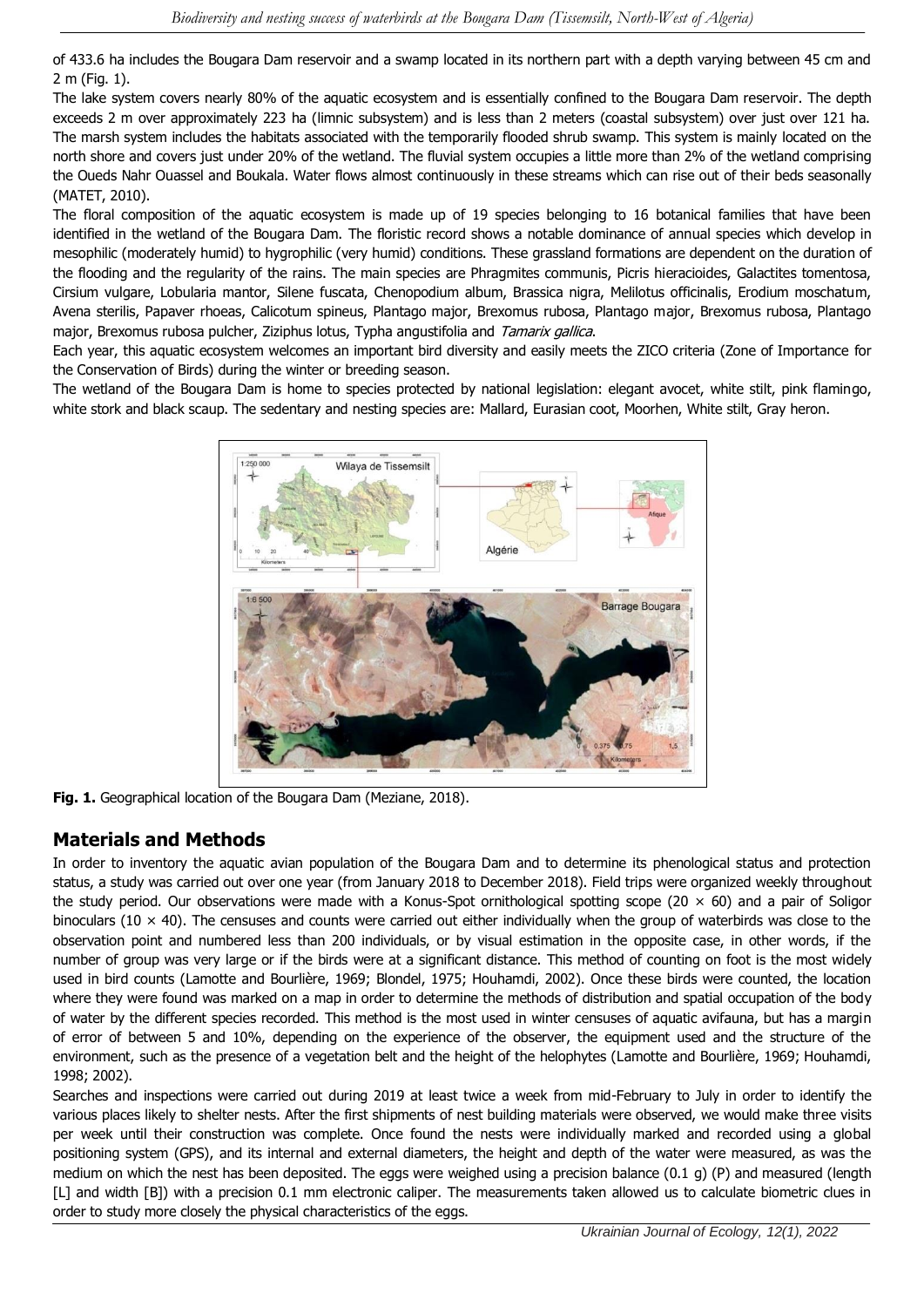

**Fig. 2.** General views of the Bougara (Meziane, 2018).

#### **Results and Discussion**

Sixty-two species of waterbirds belonging to seventeen families were recorded during the study period, including sedentary nesters, summer nesters, winterers and transient migrants (Table 1). In this stand, Anatidae and Scolopacidae are the best represented with 14 species, Ardeidae with 07 species (Fig. 3 and 4).

Among the species recorded, there are seven on the IUCN Red List, which represents 11% of the species recorded; such as Marbled Teal, Common Scaup, Nyroca Duck, White-headed Duck, Lapwing, Black-tailed Godwit, Common Curlew. Species protected under the AEWA agreement number 59, or 95% of the total number of waterbird species recorded. The species appearing on Appendices I and II of the Convention on the Conservation of Migratory Species of Wild Animals (CMS) number 44, or 71%. Other species are protected by Algerian legislation, in particular by decree N°83-509 of August 20, 1983, ordinance N°06-05 of July 15, 2006 relating to the protection of certain animal species threatened with extinction, more recently, Executive Decree No. 12-235 of May 24, 2012 establishing the list of protected non-domestic animal species. Of the 62 species inventoried during the study period, 25 are protected under Algerian law, or 40%, and 37 are unprotected, or 60% (Fig. 5).

**Table 1.** Check-list, phenological and protection status of waterbirds at Bougara Dam. Wi: wintering, RB: Residents breeder, TM: Transient migrant, SB: Summer breeder.

|                                                  |                           |                    |                           |                           | Jan. Feb. Mar. Apr. May. Jun. Jul. Aug. Sep. Oct. Nov. Dec. Min Max |              |              |                           |                           |                           |   |   |                         |                         | <b>Pheno</b><br>status | protection status                                              |
|--------------------------------------------------|---------------------------|--------------------|---------------------------|---------------------------|---------------------------------------------------------------------|--------------|--------------|---------------------------|---------------------------|---------------------------|---|---|-------------------------|-------------------------|------------------------|----------------------------------------------------------------|
| Podicipedidae                                    |                           |                    |                           |                           |                                                                     |              |              |                           |                           |                           |   |   |                         |                         |                        |                                                                |
| <b>Great Crested Grebe</b><br>Podiceps cristatus | $\pmb{\mathsf{X}}$        | $\pmb{\mathsf{X}}$ | $\boldsymbol{\mathsf{X}}$ | $\mathsf{X}$              | X                                                                   | $\mathsf{X}$ | X            |                           | X                         | X                         | X | X | 5                       | 52                      | <b>RB</b>              | AEWA/IUCN (LC)                                                 |
| Black-necked grebe<br>Podiceps nigricollis       | X                         |                    |                           |                           |                                                                     |              | X            |                           |                           | X                         |   | X | 1                       | $\overline{\mathbf{z}}$ | TМ                     | AEWA/IUCN (LC)                                                 |
| Little<br>grebe Tachybaptus<br>ruficollis        | X                         | X                  | $\boldsymbol{\mathsf{X}}$ |                           | X                                                                   |              |              |                           | $\boldsymbol{\mathsf{X}}$ | $\boldsymbol{\mathsf{X}}$ |   |   | $\overline{\mathbf{2}}$ | 48                      | <b>RB</b>              | AEWA/IUCN (LC)                                                 |
| Phalacrocoracidae                                |                           |                    |                           |                           |                                                                     |              |              |                           |                           |                           |   |   |                         |                         |                        |                                                                |
| <b>Great Cormorant</b><br>Phalacrocorax carbo    | Χ                         | $\pmb{\mathsf{X}}$ |                           |                           |                                                                     |              |              |                           |                           | X                         | X | X | 5                       | 189                     | TM                     | AEWA/IUCN<br>(LC)<br>Algerian legislation                      |
| <b>Accipitridae</b>                              |                           |                    |                           |                           |                                                                     |              |              |                           |                           |                           |   |   |                         |                         |                        |                                                                |
| March harrier Circus<br>aeruginosus              | X                         | $\mathsf{x}$       | $\mathsf{X}$              | $\boldsymbol{\mathsf{X}}$ |                                                                     | X            | X            | $\boldsymbol{\mathsf{X}}$ | $\mathsf{X}$              | X                         | X | X | 3                       | 27                      | <b>RB</b>              | <b>IUCN</b><br>(LC)/Algerian<br>legislation                    |
| <b>Ciconiidae</b>                                |                           |                    |                           |                           |                                                                     |              |              |                           |                           |                           |   |   |                         |                         |                        |                                                                |
| White stork Ciconia<br>ciconia                   | X                         | $\mathsf{X}$       | $\mathsf{X}$              | $\mathsf{X}$              | $\sf X$                                                             | $\mathsf{X}$ | X            | X                         |                           |                           |   | X | $\mathbf{2}$            | 76                      | <b>SB</b>              | AEWA/CMS<br>(A.II)/IUCN<br>(LC)<br>Algerian legislation        |
| Phoenicoptéridae                                 |                           |                    |                           |                           |                                                                     |              |              |                           |                           |                           |   |   |                         |                         |                        |                                                                |
| Greater Flamingo<br>Phoenicopterus<br>roseus     | X                         | X                  | $\boldsymbol{\mathsf{X}}$ | $\sf X$                   | $\mathsf{X}$                                                        | $\mathsf{X}$ | $\mathsf{X}$ | $\sf X$                   | $\boldsymbol{\mathsf{X}}$ |                           |   | X | 1                       | 60                      | <b>TM</b>              | <b>IUCN</b><br>(LC)/Algerian<br>legislation                    |
| <b>Gruidae</b>                                   |                           |                    |                           |                           |                                                                     |              |              |                           |                           |                           |   |   |                         |                         |                        |                                                                |
| Common Crane Grus<br>grus                        | $\boldsymbol{\mathsf{x}}$ |                    |                           |                           |                                                                     |              |              |                           |                           |                           | X | X | 4                       | 38                      | Wi                     | <b>AEWA/CMS</b><br>(A.II)/IUCN<br>(LC)<br>Algerian legislation |
| <b>Threskiornithidae</b>                         |                           |                    |                           |                           |                                                                     |              |              |                           |                           |                           |   |   |                         |                         |                        |                                                                |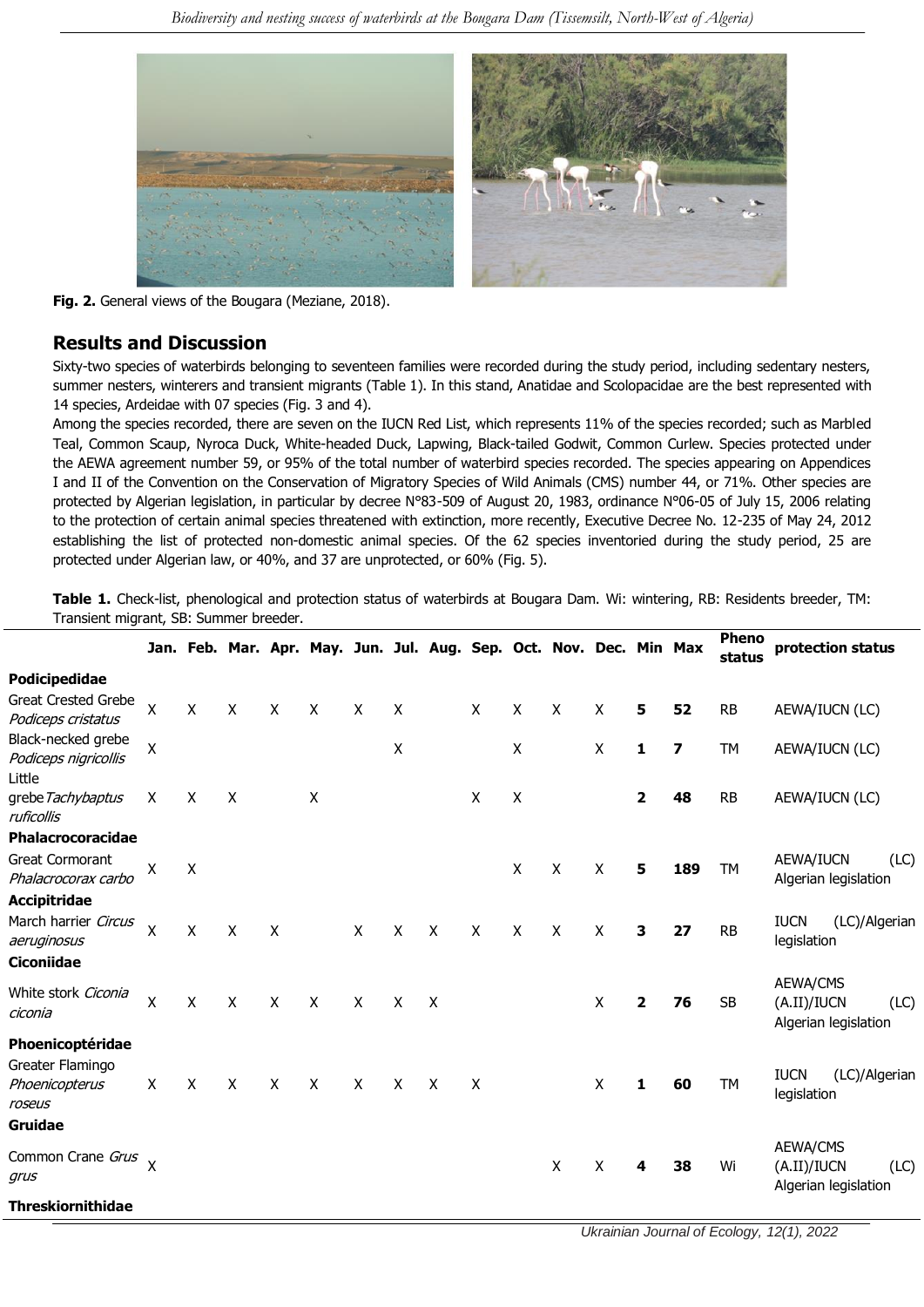| Spoonbill Platalea<br>leucorodia                      | X                  | X                  | X                  | X            | X | X                  |   | X                         |                           | X | X | Χ                  | 1              | 23      | <b>TM</b> | AEWA/CMS<br>(A.II)/IUCN<br>(LC)<br>Algerian legislation |
|-------------------------------------------------------|--------------------|--------------------|--------------------|--------------|---|--------------------|---|---------------------------|---------------------------|---|---|--------------------|----------------|---------|-----------|---------------------------------------------------------|
| Glossy ibis Plegadis<br>falcinellus                   |                    |                    |                    | X            | X | X                  |   |                           |                           |   |   |                    | $\mathbf{2}$   | 15      | <b>SB</b> | AEWA/CMS(A.II)/IUCN<br>(LC)<br>Algerian<br>legislation  |
| <b>Ardeidae</b><br>Squacco heron<br>Ardeola ralloides |                    |                    |                    | $\mathsf{X}$ | X | X                  | X | X                         | $\boldsymbol{\mathsf{X}}$ |   |   |                    | 1              | 10      | <b>SB</b> | (LC)<br>AEWA/IUCN<br>Algerian legislation               |
| black-crowned night<br>heron Nycticorax<br>nycticorax |                    |                    |                    |              | X | $\pmb{\mathsf{X}}$ |   |                           |                           |   |   |                    | 3              | 7       | <b>SB</b> | AEWA/IUCN<br>(LC)<br>Algerian legislation               |
| Cattle Egret<br><b>Bubulcus ibis</b>                  |                    |                    | $\pmb{\mathsf{X}}$ |              |   |                    | X | X                         | X                         | X | X | X                  | 39             | 70      | <b>RB</b> | AEWA/IUCN (LC)                                          |
| Great wihte heron<br>Ardea alba                       | $\mathsf X$        | X                  |                    |              | X | X                  | X | $\boldsymbol{\mathsf{X}}$ |                           |   | X | $\pmb{\mathsf{X}}$ | 1              | 14      | <b>TM</b> | AEWA/CMS(A.II)/IUCN<br>(LC)<br>Algerian<br>legislation  |
| Little egret Egretta<br>garzetta                      | X                  | X                  | X                  | X            | X | X                  | X | X                         | X                         | X | X | X                  | 5              | 62      | TM        | (LC)<br>AEWA/IUCN<br>Algerian legislation               |
| Purple Heron Ardea<br>purpurea                        |                    | $\pmb{\mathsf{X}}$ |                    |              | X | X                  | X |                           |                           |   |   |                    | $\mathbf{1}$   | 41      | <b>TM</b> | AEWA/CMS(A.II)/IUCN<br>(LC)<br>Algerian legislation     |
| Grey Heron Ardea<br>cinerea<br><b>Anatidae</b>        | X                  | X                  | X                  | X            | X | X                  | X | X                         | X                         | X | X | X                  | 4              | 77      | <b>RB</b> | AEWA/IUCN (LC)                                          |
| Common<br>Shelduck Tadorna<br>tadorna                 | X                  | X                  | X                  | X            | X | X                  | X | X                         | X                         |   | X |                    | 1              | 93      | <b>RB</b> | AEWA/CMS(A.II)/IUCN<br>(LC)<br>Algerian legislation     |
| Ruddy shelduck<br>Tadorna ferruginea                  | X                  |                    | Χ                  |              | X | X                  | X | X                         | X                         |   |   |                    | $\overline{2}$ | 247     | <b>RB</b> | AEWA/CMS(A.II)/IUCN<br>(LC)<br>Algerian legislation     |
| Mallard Anas<br>platyrhynchos                         | X                  | X                  | X                  | X            | X | X                  | X | $\boldsymbol{\mathsf{X}}$ | X                         | X | X | Χ                  | 93             | 1624 RB |           | AEWA/CMS<br>(A.II)/IUCN (LC)                            |
| Northern Shoveler<br>Spatula clypeata                 | X                  | X                  | $\mathsf{X}$       |              |   |                    | X |                           | $\pmb{\mathsf{X}}$        | X | X | X                  | 5              | 460     | Wi        | AEWA/CMS<br>(A.II)/IUCN (LC)                            |
| Eurasian Wigeon<br>Mareca penelope                    | X                  | $\pmb{\mathsf{X}}$ | $\pmb{\mathsf{X}}$ |              |   |                    |   | $\pmb{\times}$            |                           |   |   |                    | 54             | 362     | Wi        | AEWA/CMS<br>(A.II)/IUCN (LC)                            |
| Gadwall Mareca<br>strepera                            | X                  | X                  | $\pmb{\mathsf{X}}$ |              | X | X                  |   | X                         |                           |   |   | Χ                  | 4              | 139     | Wi        | AEWA/CMS<br>(A.II)/IUCN (LC)                            |
| Northern Pintail<br>Anas acuta                        |                    | $\pmb{\mathsf{X}}$ |                    |              |   |                    |   |                           |                           |   |   |                    | $\mathbf{1}$   | 1       | Wi        | AEWA/CMS<br>(A.II)/IUCN (LC)                            |
| Marbled duck<br>Marmaronetta<br>angustirostris        |                    |                    |                    |              | X | X                  | X |                           |                           |   |   | X                  | $\mathbf{1}$   | 4       | Wi        | AEWA/CMS (A.I)/IUCN<br>(VU)<br>Algerian<br>legislation  |
| Common Teal Anas<br>crecca                            | X                  | X                  | $\mathsf{X}$       |              |   |                    |   |                           | $\boldsymbol{\mathsf{X}}$ | X | X | X                  | 85             | 621     | Wi        | AEWA/CMS<br>(A.II)/IUCN (LC)<br>AEWA/CMS                |
| Garganey Spatula<br>querquedula<br>Pochard Aythya     |                    |                    |                    |              |   | $\pmb{\mathsf{X}}$ | X |                           |                           |   |   |                    | 8              | 12      | TM        | (A.II)/IUCN (LC)<br>AEWA/CMS                            |
| ferina                                                |                    | X                  | $\pmb{\mathsf{X}}$ |              |   |                    |   |                           |                           |   |   | X                  | 8              | 22      | <b>RB</b> | (A.II)/IUCN (VU)                                        |
| Ferruginous Duck<br>Aythya nyroca                     | $\pmb{\mathsf{X}}$ |                    | $\pmb{\times}$     | X            | X | X                  |   |                           | X                         |   |   | Χ                  | $\mathbf{2}$   | 12      | <b>RB</b> | AEWA/CMS (A.I)/IUCN<br>(NT)<br>Algerian legislation     |
| White-headed duck<br>Oxyura leucocephala              | X                  | X                  |                    |              | X |                    |   |                           |                           |   |   |                    | $\mathbf{2}$   | 16      | <b>RB</b> | AEWA/CMS (A.I)/IUCN<br>(EN)                             |
| Red-crested pochard<br>Netta rufina                   | $\mathsf{x}$       | $\pmb{\mathsf{X}}$ |                    |              |   |                    |   |                           |                           |   |   |                    | $\mathbf{2}$   | 5       | Wi        | AEWA/CMS<br>(A.II)/IUCN (LC)                            |
| <b>Rallidae</b>                                       |                    |                    |                    |              |   |                    |   |                           |                           |   |   |                    |                |         |           |                                                         |
| Common Moorhen                                        | X                  | X                  | X                  | X            | X | X                  | X | X                         | X                         | X | X | X                  | $\mathbf{2}$   | 37      | <b>RB</b> | AEWA/IUCN (LC)                                          |

*Ukrainian Journal of Ecology, 12(1), 2022*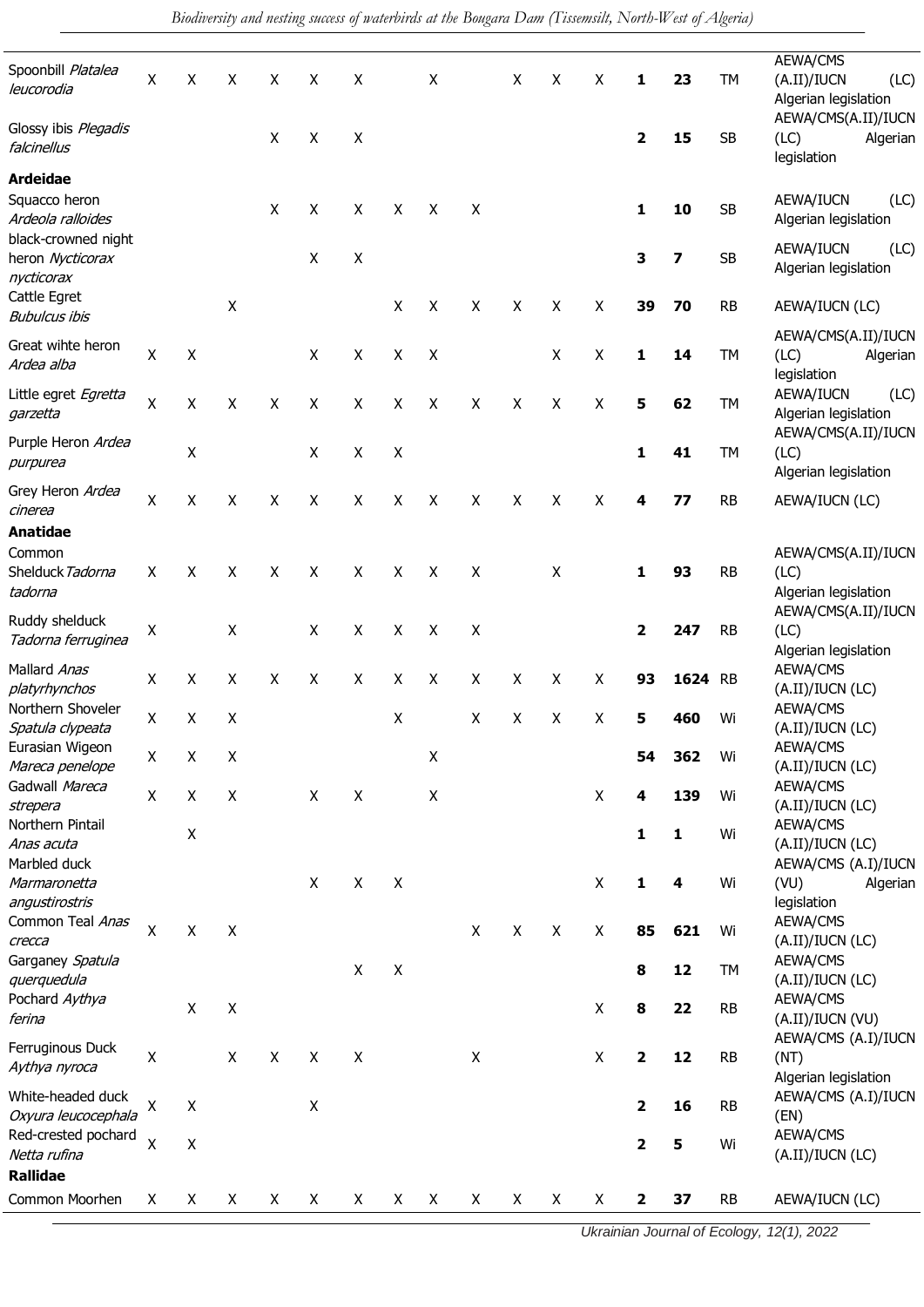| Gallinula chloropus                                        |                    |         |                    |   |   |                    |                    |              |                    |   |                    |                    |              |     |           |                                                         |
|------------------------------------------------------------|--------------------|---------|--------------------|---|---|--------------------|--------------------|--------------|--------------------|---|--------------------|--------------------|--------------|-----|-----------|---------------------------------------------------------|
| Common Coot Fulica<br>atra                                 | $\mathsf{X}$       | X       | X                  | X | X | X                  | X                  | X            | X                  | X | X                  | X                  | 13           | 318 | <b>RB</b> | AEWA/CMS<br>(A.II)/IUCN (LC)                            |
| Water Rail <i>Rallus</i><br>aquaticus                      |                    | X       | $\pmb{\mathsf{X}}$ |   | X |                    |                    |              |                    |   |                    |                    | 2            | 8   | Wi        | AEWA/IUCN<br>(LC)<br>Algerian legislation               |
| Glareolidae                                                |                    |         |                    |   |   |                    |                    |              |                    |   |                    |                    |              |     |           |                                                         |
| <b>Collared Pratincole</b><br>Glareola pratincola          |                    |         |                    |   | X | X                  | X                  | X            |                    |   |                    |                    | 3            | 30  | TM        | AEWA/CMS<br>(A.II)/IUCN<br>(LC)<br>Algerian legislation |
| Recurvirostridae                                           |                    |         |                    |   |   |                    |                    |              |                    |   |                    |                    |              |     |           |                                                         |
| Black-winged stilt<br>Himantopus<br>himantopus             | X                  |         | X                  | X | X | X                  | X                  | X            | X                  | x |                    | X                  | 1            | 39  | <b>SB</b> | AEWA/IUCN<br>(LC)<br>Algerian legislation               |
| Pied Avocet<br>Recurvirostra<br>avosetta                   |                    |         |                    |   | X | X                  | X                  | X            | X                  |   |                    |                    | 13           | 42  | <b>SB</b> | AEWA/CMS<br>(A.II)/IUCN<br>(LC)<br>Algerian legislation |
| Charadriidae                                               |                    |         |                    |   |   |                    |                    |              |                    |   |                    |                    |              |     |           |                                                         |
| Little ringed plover<br>Charadrius dubius<br>Common Ringed |                    |         |                    |   | X | $\mathsf{X}$       | $\mathsf{X}$       | X            |                    |   |                    |                    | 9            | 170 | <b>SB</b> | AEWA/CMS<br>(A.II)/IUCN (LC)<br>AEWA/CMS                |
| Plover Charadrius<br>hiaticula                             |                    |         |                    | X | X | $\mathsf{X}$       |                    |              |                    |   |                    |                    | $\mathbf{2}$ | 9   | TM        | (A.II)/IUCN<br>(LC)<br>Algerian legislation             |
| Kentish plover<br>Charadrius<br>alexandrinus               |                    |         | X                  | X | X | X                  | X                  | $\mathsf{X}$ | X                  |   |                    |                    | 7            | 160 | <b>RB</b> | AEWA/CMS<br>(A.II)/IUCN (LC)                            |
| Northern Lapwing<br>Vanellus vanellus                      | X                  | $\sf X$ |                    |   |   |                    |                    |              | X                  | X | X                  | X                  | 1            | 89  | Wi        | AEWA/CMS<br>(A.II)/IUCN (NT)                            |
| <b>Scolopacidae</b>                                        |                    |         |                    |   |   |                    |                    |              |                    |   |                    |                    |              |     |           |                                                         |
| Sanerling Calidris<br>alba                                 |                    |         |                    |   | X |                    |                    |              | $\pmb{\mathsf{X}}$ |   |                    |                    | 1            | з   |           | AEWA/CMS<br>(A.II)/IUCN (LC)                            |
| Little stint <i>Calidris</i><br>minuta                     | $\pmb{\mathsf{X}}$ |         |                    | X | X | X                  | X                  |              |                    |   |                    | X                  | 4            | 142 | Wi        | AEWA/CMS<br>(A.II)/IUCN (LC)                            |
| Dunlin <i>Calidris</i><br>alpina                           |                    |         |                    |   |   |                    | X                  |              |                    |   | X                  |                    | 2            | 4   | Wi        | AEWA/CMS<br>(A.II)/IUCN (LC)                            |
| Common Snipe<br>Gallinago gallinago                        | $\mathsf X$        |         |                    |   |   |                    |                    |              | Χ                  | Χ | $\pmb{\mathsf{X}}$ | Χ                  | ı            | 9   | TM        | AEWA/CMS<br>(A.II)/IUCN (LC)                            |
| <b>Black-tailed Godwit</b><br>Limosa limosa                |                    |         |                    |   | X |                    |                    | X            | $\pmb{\mathsf{X}}$ |   |                    |                    | 2            | 8   | Wi        | AEWA/CMS<br>(A.II)/IUCN (NT)                            |
| Ruff <i>Calidris pugnax</i> X                              |                    |         |                    |   |   |                    | $\mathsf{X}$       | X            | X                  | X | X                  |                    | $\mathbf{2}$ | 110 | TM        | AEWA/IUCN (LC)                                          |
| Spotted redshank<br>Tringa erythropus                      | Χ                  |         |                    |   |   |                    |                    |              | X                  | X | X                  | $\pmb{\times}$     | $\mathbf{1}$ | 12  | TM        | AEWA/CMS<br>(A.II)/IUCN (LC)                            |
| Common Redshank<br>Tringa totanus                          |                    |         |                    |   |   |                    |                    |              | $\pmb{\mathsf{X}}$ |   |                    |                    | 5            | 5   | TM        | AEWA/CMS<br>(A.II)/IUCN (LC)                            |
| Greenshank Tringa<br>nebularia                             | Χ                  |         |                    |   |   |                    |                    |              | $\pmb{\mathsf{X}}$ |   | $\pmb{\times}$     | $\mathsf X$        | $\mathbf{1}$ | 12  | TM        | AEWA/CMS<br>(A.II)/IUCN (LC)<br>AEWA/CMS                |
| Green sandpiper<br>Tringa ochropus                         | Χ                  |         |                    |   |   |                    |                    |              |                    |   |                    | $\pmb{\mathsf{X}}$ | $\mathbf{1}$ | 10  | TM        | (A.II)/IUCN<br>(LC)<br>Algerian legislation             |
| Wood sandpiper<br>Tringa glareola                          | $\pmb{\mathsf{X}}$ |         |                    |   | X | $\pmb{\mathsf{X}}$ | $\pmb{\mathsf{X}}$ |              | $\pmb{\mathsf{X}}$ |   | X                  |                    | $\mathbf{1}$ | 10  | TM        | AEWA/CMS<br>(A.II)/IUCN (LC)                            |
| Common Sandpiper<br>Actitis hypoleucos                     |                    |         |                    | X | X | X                  | $\mathsf{X}$       | X            | $\pmb{\mathsf{X}}$ |   | $\pmb{\mathsf{X}}$ |                    | 1            | 24  | Wi        | AEWA/CMS<br>(A.II)/IUCN (LC)                            |
| Marsh Sandpiper<br>Tringa stagnatilis                      |                    |         |                    |   |   |                    |                    |              |                    |   | $\mathsf X$        |                    | $\mathbf 2$  | 2   | TM        | AEWA/CMS<br>(A.II)/IUCN (LC)                            |
| Eurasian Curlew<br>Numenius arquata                        | Χ                  |         |                    |   |   |                    |                    |              |                    |   |                    | $\mathsf X$        | 2            | 3   | Wi        | AEWA/CMS<br>(A.II)/IUCN<br>(NT)<br>Algerian legislation |
| Laridae                                                    |                    |         |                    |   |   |                    |                    |              |                    |   |                    |                    |              |     |           |                                                         |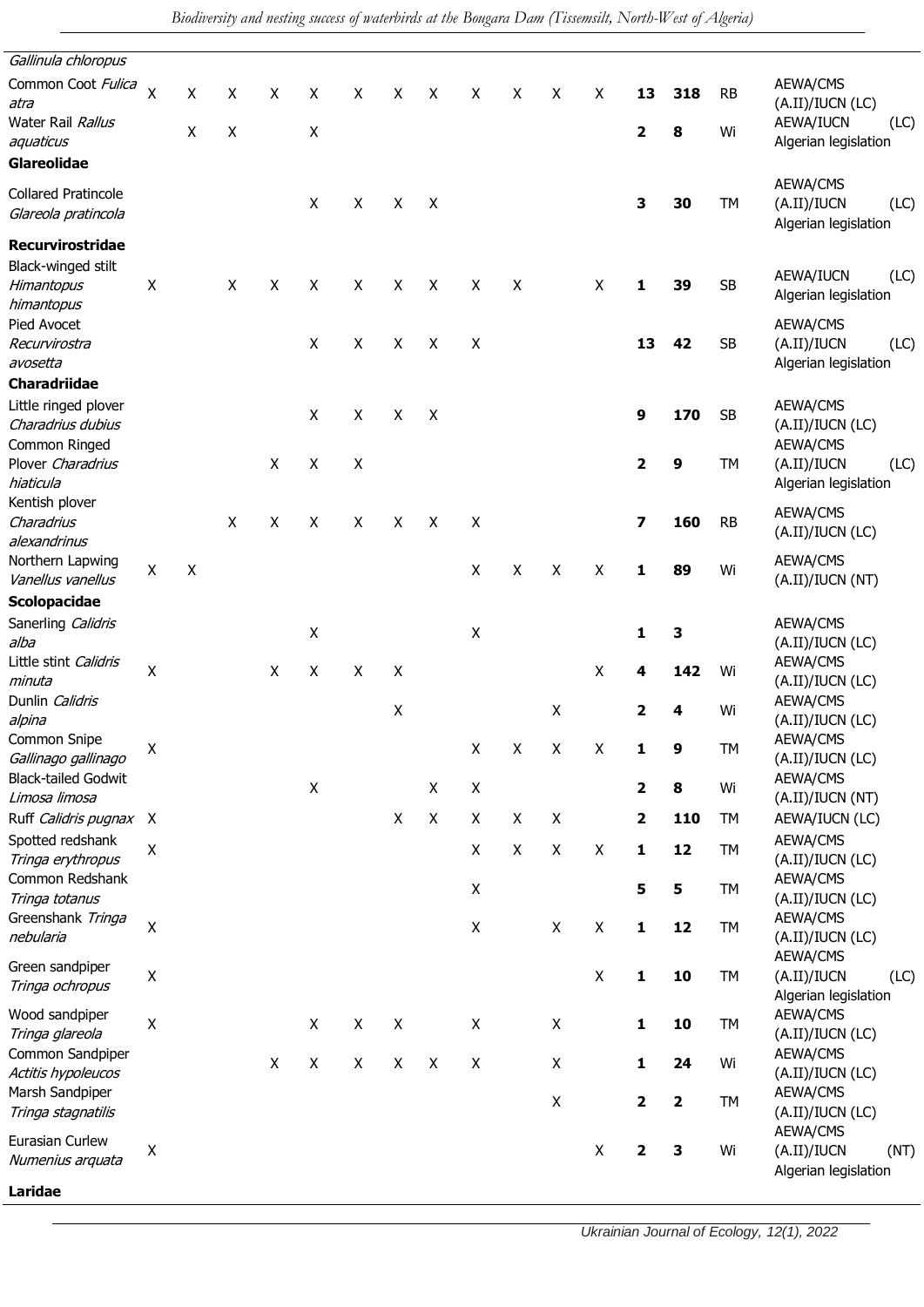| Common Black-         |   |   |   |   |   |   |   |         |   |                           |   |   |              |               |           |                           |
|-----------------------|---|---|---|---|---|---|---|---------|---|---------------------------|---|---|--------------|---------------|-----------|---------------------------|
| headed Gull Larus     | X | X | X |   | X | X | X | X       | X | X                         | X | X | 13           | 145           | <b>RB</b> | AEWA/IUUCN (LC)           |
| ridibundus            |   |   |   |   |   |   |   |         |   |                           |   |   |              |               |           |                           |
| Slender-billed gull   |   |   |   |   | X | Χ |   |         |   |                           |   |   | 26           | 30            | TM        | AEWA/CMS                  |
| Larus genei           |   |   |   |   |   |   |   |         |   |                           |   |   |              |               |           | (A.II)/IUCN (LC)          |
| Yellow-legged Gull    | Χ |   |   | X | Χ |   |   |         |   |                           |   | Χ | $\mathbf{2}$ | 6             | TМ        | AEWA/IUCN (LC)            |
| Larus michahellis     |   |   |   |   |   |   |   |         |   |                           |   |   |              |               |           |                           |
| <b>Sternidae</b>      |   |   |   |   |   |   |   |         |   |                           |   |   |              |               |           |                           |
| <b>Black Tern</b>     |   |   |   |   |   |   |   |         |   |                           |   |   |              |               |           | AEWA/CMS                  |
| Chlidonias niger      |   |   |   | X | Χ | X |   |         |   |                           |   |   | 1            | 6             | TM        | (A.II)/IUCN (LC)          |
| <b>Whiskered Tern</b> |   |   |   |   |   |   |   |         |   |                           |   |   |              |               |           | AEWA/IUCN<br>(LC)         |
| Chlidonias hybrida    |   |   |   | X | X | X | X |         |   |                           |   |   | 1.           | 14            | TM        | Algerian legislation      |
|                       |   |   |   |   |   |   |   |         |   |                           |   |   |              |               |           | AEWA/CMS                  |
| Gull-billed Tern      |   |   |   |   | X | X | X | $\sf X$ | X | $\boldsymbol{\mathsf{X}}$ |   |   | $\mathbf{2}$ | 9             | MP        | (A.II)/IUCN<br>(LC)       |
| Gelochelidon nilotica |   |   |   |   |   |   |   |         |   |                           |   |   |              |               |           | Algerian legislation      |
| <b>Burhinidae</b>     |   |   |   |   |   |   |   |         |   |                           |   |   |              |               |           |                           |
| Stone-curlew          |   |   |   |   |   |   |   |         |   |                           |   |   |              |               |           | (A.II)/IUCN<br><b>CMS</b> |
| <b>Burhinus</b>       |   |   |   | Χ |   |   |   |         |   |                           | 5 | 5 | Wi           | (LC)/Algerian |           |                           |
| oedicnemus            |   |   |   |   |   |   |   |         |   |                           |   |   |              |               |           | legislation               |



**Fig. 3.** Composition by families of the waterbirds in Bougara Dam.



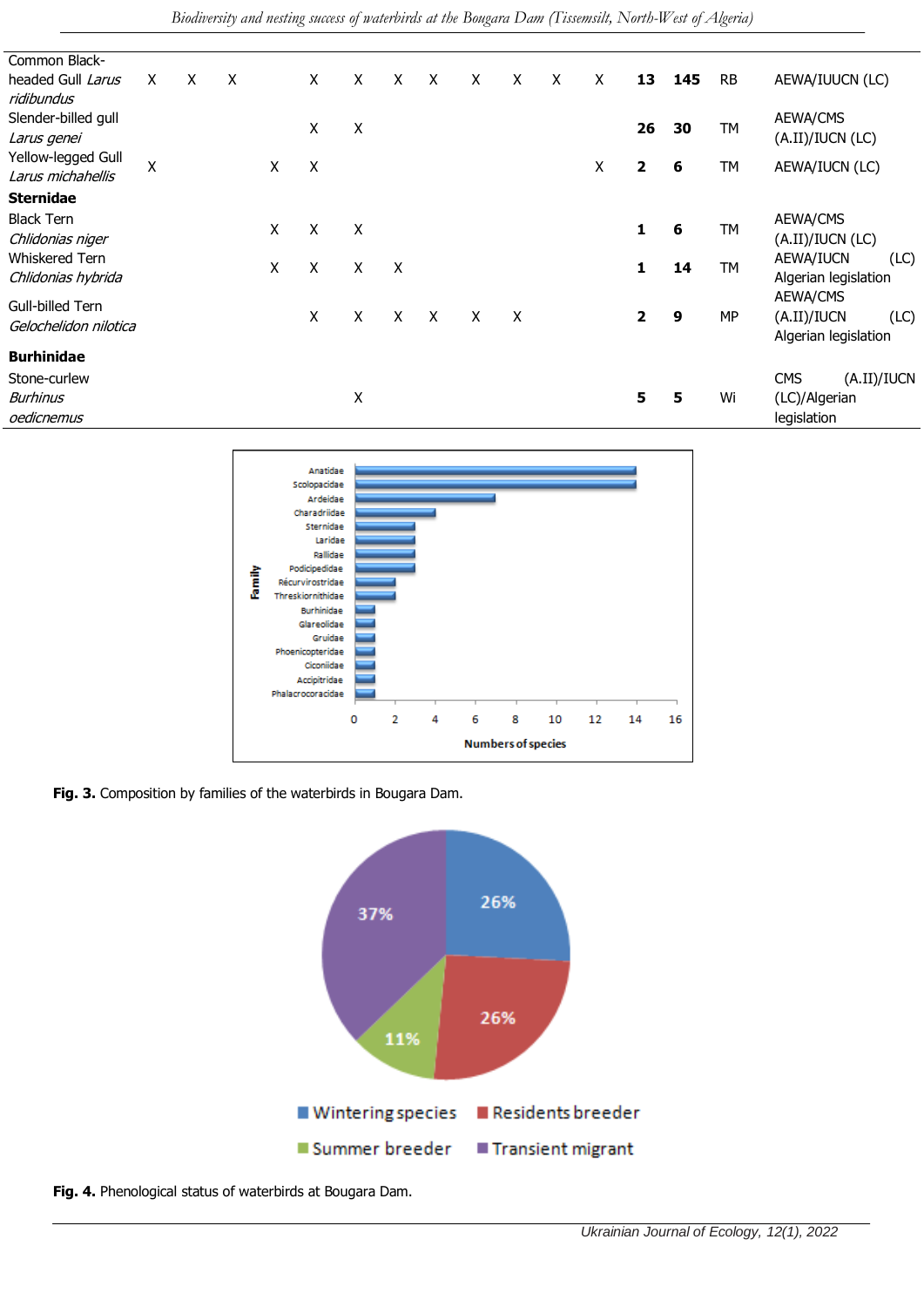

**Fig. 5.** Percentages of protected and non protected species. (A) according to the IUCN red list categories (VU: Vulnerable, NT: Near Threatened, EN: Endangered), (B) Algerian legislation.

101 nests were found with different types of vegetation, divided into 13 nesting species belonging to 07 families (Ardeidae, Accipitridae, Podicipedidae, Rallidae, Charadriidae, Recurvirostridae and Anatidae) (Table 2). These are the nests of the Little Egret Egretta garzetta, the Crab-eating Heron Ardeola ralloides, the Gray Heron Ardea cinerea, the Night-heron Heron Nycticorax nycticorax, the Harpey Harpey Circus aeruginosis, the Great Crested Grebe Podiceps cristatus, the Moorhen Gallinula chloropus, the Eurasian coot Fulica atra, the Lesser Plover Charadrius dubius and the Mallard Anas platyrhynchos.

Seventeen nests found were abandoned during the study period: 6 Moorhen nests, 4 Coot nests, 4 Little Egret nests, 2 Gray Heron nests and 1 Harpey Harrier nests. The cause would probably be our visit or predation, but also nests whose construction has not been completed.

Due to the nature of the habitat (density of vegetation), it was difficult for us to monitor brood survival. Cases of predation on nests have been recorded. The Horseshoe Snake (Coluber hyppocrepis) has been observed on several occasions at the site. In addition, due to the proximity of the dwellings, the study site is subject to multiple disturbances and continued poaching of eggs.

21.78% of Little Egret nests, 16.83% of Crab-eating Heron nests and 11.88% of Night-heron Heron were located on the branches of Tamarix gallica. 13.86% of Gray Heron nests were found in Phragmites communis and 7.92% of Harpey Harrier nests were found in Phragmites communis and Tamarix gallica.

| <b>Families</b> | <b>Species</b>                                     | <b>Number</b><br>of Nests | <b>Number of</b><br>abandoned<br>nests | <b>Total</b><br>number of<br>nests | <b>Number of</b><br>nests/family | Percentage |  |
|-----------------|----------------------------------------------------|---------------------------|----------------------------------------|------------------------------------|----------------------------------|------------|--|
| Podicipedidae   | Great crested grebe Podiceps cristatus             | 5                         |                                        | 5                                  | 5                                | 4.95       |  |
| Falconidae      | March harrier Circus aeruginosis                   | 7                         | 1                                      | 8                                  | 8                                | 7.92       |  |
|                 | Squacco heron Ardeola ralloides                    | 17                        |                                        | 17                                 |                                  | 16.83      |  |
| Ardéidae        | black-crowned night heron Nycticorax<br>nycticorax | 12                        |                                        | 12                                 | 65                               | 11.88      |  |
|                 | Little egret Egretta garzetta                      | 18                        | 4                                      | 22                                 |                                  | 21.78      |  |
|                 | Grey Heron Ardea cinerea                           | 12                        | $\overline{2}$                         | 14                                 |                                  | 13.86      |  |
| Anatidae        | Mallard duck Anas platyrhynchos                    | 2                         |                                        | 2                                  | 2                                | 1.98       |  |
|                 | Common Moorhen Gallinula chloropus                 | 4                         | 6                                      | 10                                 |                                  | 9.90       |  |
| Rallidae        | Common Coot Fulica atra                            | 3                         | 4                                      | 7                                  | 17                               | 6.93       |  |
| Charadriidae    | Little ringed plover Charadrius dubius             | 4                         |                                        | 4                                  | 4                                | 3.96       |  |
| Total           |                                                    | 84                        | 17                                     | 101                                | 101                              | 100        |  |

**Table 2.** Temporal distribution of nests found.

Commun Moorhen and Eurasian coot nests were found in the trunks of Tamarix gallica and Mallard nests were located in an island at the base of Bromus rubeus. Great Crested Grebe nests have been found in deep water and are built at the base of Phragmites communis. The Gray Heron, Harpey Harrier, Great Crested Grebe and Night-Heron have the largest nests (Tables 3-5).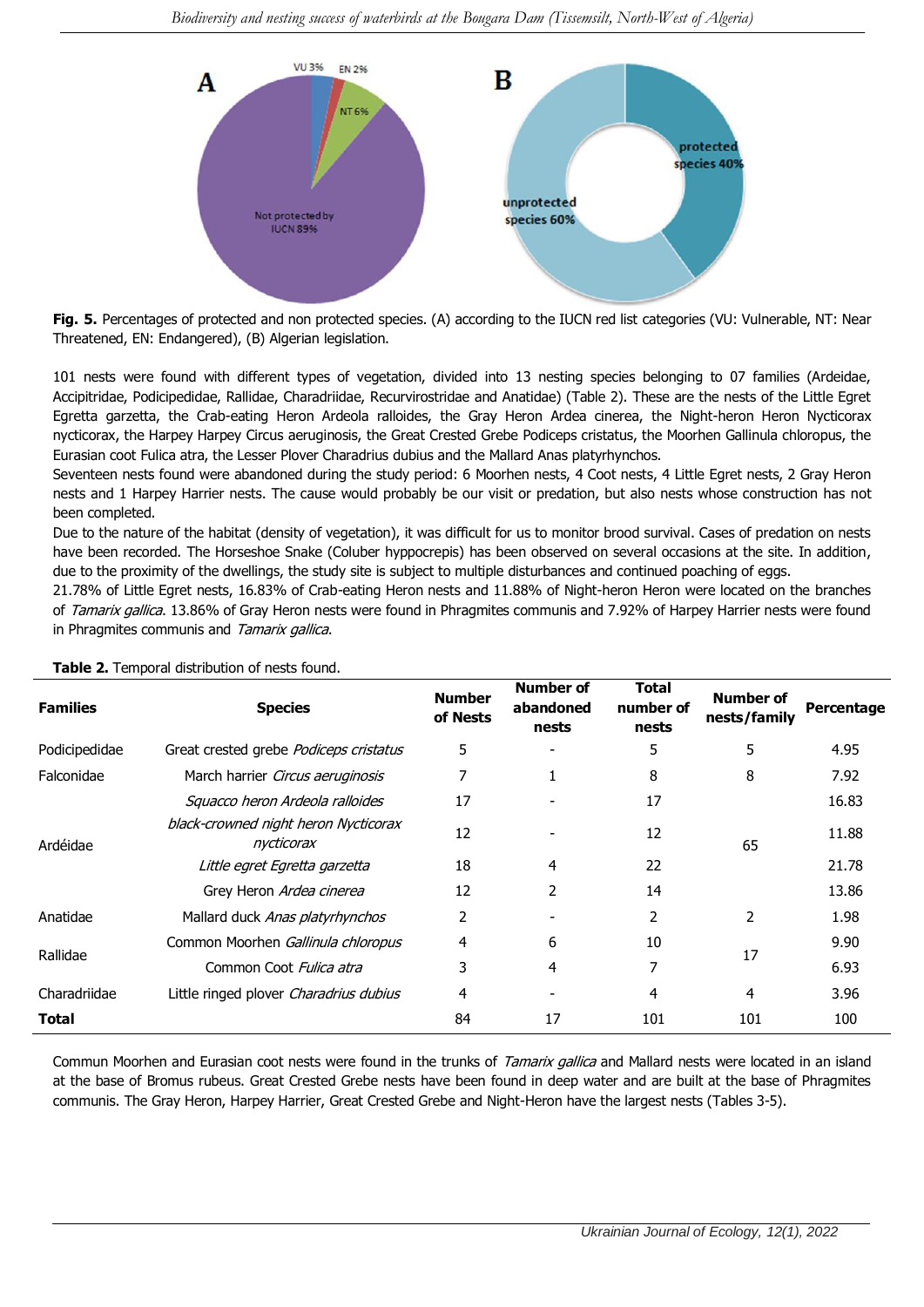| Table 3. Nest and egg measurements for Great Crested Grebe, March harrier and Grey Heron. |  |  |
|-------------------------------------------------------------------------------------------|--|--|
|-------------------------------------------------------------------------------------------|--|--|

|                                       | <b>Great Crested Grebe</b> |                    |    | <b>March harrier</b> |               | <b>Grey Heron</b> |                    |               |     |
|---------------------------------------|----------------------------|--------------------|----|----------------------|---------------|-------------------|--------------------|---------------|-----|
| Caractéristiques                      | Mean ± SEM                 | (Min-<br>N<br>Max) |    | Mean ± SEM           | (Min-<br>Max) | N                 | Mean ± SEM         | (Min-<br>Max) | N   |
| External diameter of<br>the nest (cm) | $39.20 \pm 6.83$           | $(30-45)$          | 5. | $43.86 \pm 1.68$     | $(41-46)$     |                   | $47.25 \pm 1.22$   | (46-49)       | 12  |
| Internal diameter of<br>the nest (cm) | $16.00 \pm 1.00$           | $(15-17)$          | 5. | $19.14 \pm 2.19$     | $(17-22)$     | 7                 | $28.58 \pm 0.67$   | (28-30)       | 12  |
| Nest height (cm)                      | $13.60 \pm 2.19$           | $(10-15)$          | 5. | $130.00 \pm 35.12$   | $(100-200)$   |                   | $221.67 \pm 22.50$ | $(190-270)$   | -12 |
| Water depth (cm)                      | $103.00 \pm 4.47$          | $(100-110)$        | 5  | $70.71 \pm 24.40$    | (45-120)      | 7                 | $150.00 \pm 00.00$ | (150-150)     | 12  |
| Egg weight (g)                        | $37.30 \pm 2.34$           | $(34-41)$          | 20 | $29.45 \pm 2.47$     | $(26-35)$     | 29                | $52.07 \pm 2.96$   | (48-56)       | 28  |
| Egg length (mm)                       | $57.91 \pm 2.79$           | $(49-62)$          | 20 | $41.13 \pm 8.12$     | $(27-50)$     | 29                | $57.88 \pm 1.32$   | (56-60)       | 28  |
| Egg width (mm)                        | $40.74 \pm 2.31$           | $(36-44)$          | 20 | $29.73 \pm 8.85$     | $(15-41)$     | 29                | $41.56 \pm 1.35$   | (39-43)       | 28  |

**Table. 4.** Nest and egg measurements for Squacco heron, black-crowned night heron and Little egret at the study are.

|                                       | <b>Squacco heron</b> |                    |    | black-crowned night heron |               |    | Little egret       |               |    |  |  |
|---------------------------------------|----------------------|--------------------|----|---------------------------|---------------|----|--------------------|---------------|----|--|--|
| <b>Caractéristiques</b>               | Mean ± SEM           | (Min-<br>N<br>Max) |    | Mean ± SEM                | (Min-<br>Max) | N  | Mean ± SEM         | (Min-<br>Max) | N  |  |  |
| External diameter of<br>the nest (cm) | $24.71 \pm 2.76$     | $(20-30)$          | 17 | $35.75 \pm 4.90$          | (30-45)       | 12 | $32.00 \pm 2.29$   | (30-36)       | 18 |  |  |
| Internal diameter of<br>the nest (cm) | $14.12 \pm 1.27$     | $(12-17)$          | 17 | $24.25 \pm 4.61$          | $(16-30)$     | 12 | $22.17 \pm 2.71$   | $(16-25)$     | 18 |  |  |
| Nest height (cm)                      | $159.59 \pm 41.64$   | $(90-230)$         | 17 | $149.58 \pm 37.20$        | $(110-200)$   | 12 | $194.00 \pm 44.38$ | $(100-260)$   | 18 |  |  |
| Water depth (cm)                      | $59.71 \pm 8.74$     | $(40-70)$          | 17 | $53.08 \pm 16.84$         | (30-73)       | 12 | $54.44 \pm 12.35$  | (30-65)       | 18 |  |  |
| Egg weight (g)                        | $16.73 \pm 0.84$     | $(15-18)$          | 71 | $26.57 \pm 1.21$          | $(23-29)$     | 42 | $32.23 \pm 1.60$   | $(30-36)$     | 64 |  |  |
| Egg length (mm)                       | $37.65 \pm 1.22$     | $(35-41)$          | 71 | $45.64 \pm 1.80$          | $(43-50)$     | 42 | $47.85 \pm 2.38$   | $(43-52)$     | 64 |  |  |
| Egg width (mm)                        | $27.99 \pm 0.84$     | $(26-30)$          | 71 | $33.02 \pm 0.75$          | (31-34)       | 42 | $34.99 \pm 2.21$   | (32-41)       | 64 |  |  |

**Table. 5.** Nest and egg measurements for Common Coot, Comon Moorhen, Mallard duck and Little ringed plover at the study are.

|                                       | <b>Common Coot</b> |                    | <b>Comon Moorhen</b> |                   | <b>Mallard duck</b> |    | Little ringed plover     |                    |                |                               |               |     |
|---------------------------------------|--------------------|--------------------|----------------------|-------------------|---------------------|----|--------------------------|--------------------|----------------|-------------------------------|---------------|-----|
| <b>Caractéristiques</b>               | Mean ± SEM         | (Min-<br>N<br>Max) |                      | Mean ± SEM        | (Min-<br>Max)       | N  | Mean $\pm$ SEM           | (Min-<br>N<br>Max) |                | Mean ±<br><b>SEM</b>          | (Min-<br>Max) | N   |
| External diameter<br>of the nest (cm) | $29.50 \pm 1.80$   | (28-32)            | 3                    | $18.50 \pm 3.11$  | $(16-23)$           | 4  | $25.00 \pm 1.41$         | $(24-26)$ 2        |                | $8.50 \pm 0.58$               | $(8-9)$       | 4   |
| Internal diameter<br>of the nest (cm) | $15.33 \pm 0.58$   | (15-16)            | 3                    | $13.00 \pm 1.41$  | $(12-15)$           | 4  | $16.00 \pm 1.41$         | $(15-17)$          | $\overline{2}$ | $5.50 \pm 0.58$               | $(5-6)$       | 4   |
| Nest height (cm)                      | $6.67 \pm 2.89$    | $(5-10)$           | 3.                   | $21.25 \pm 11.09$ | $(10-35)$           | 4  | $\overline{\phantom{a}}$ |                    | $2^{\circ}$    | $\overline{\phantom{0}}$      |               | 4   |
| Water depth (cm)                      | $70.00 \pm 26.46$  | (50-100)           | -3                   | $27.50 \pm 12.58$ | $(10-40)$           | 4  | $\overline{\phantom{a}}$ |                    | $\mathbf{2}$   |                               |               | 4   |
| Egg weight $(g)$                      | $36.73 \pm 2.74$   | (32-41)            | 15                   | $21.35 \pm 2.32$  | $(17-24)$           | 17 | $43.43 \pm 4.43$         | (38-51)            | 14             | $6.50 \pm 0.52$               | $(6-7)$       | 16  |
| Egg length (mm)                       | $53.59 \pm 1.59$   | $(51-56)$          | 15                   | $44.06 \pm 1.68$  | $(42-47)$           | 17 | $55.57 \pm 2.21$         | $(52-59)$          |                | $14$ 29.13 $\pm$ 0.64         | $(28-30)$     | -16 |
| Egg width (mm)                        | $36.37 \pm 0.70$   | (35-37)            | 15                   | $29.40 \pm 0.78$  | $(28-31)$           | 17 | $39.23 \pm 0.62$         |                    |                | $(38-40)$ 14 21.28 $\pm$ 1.13 | $(19-23)$     | -16 |

316 eggs were analyzed, the highest number of eggs found from the Ardeidae family with 205 eggs followed by the Rallidae family with 32 eggs, then the Falconidae family with 29 eggs and the Podicipedidae family with 20 eggs.

The other families, Charadriidae 16 eggs and the family Anatidae 14 eggs (Tables 3-5 and Fig. 6 and 7).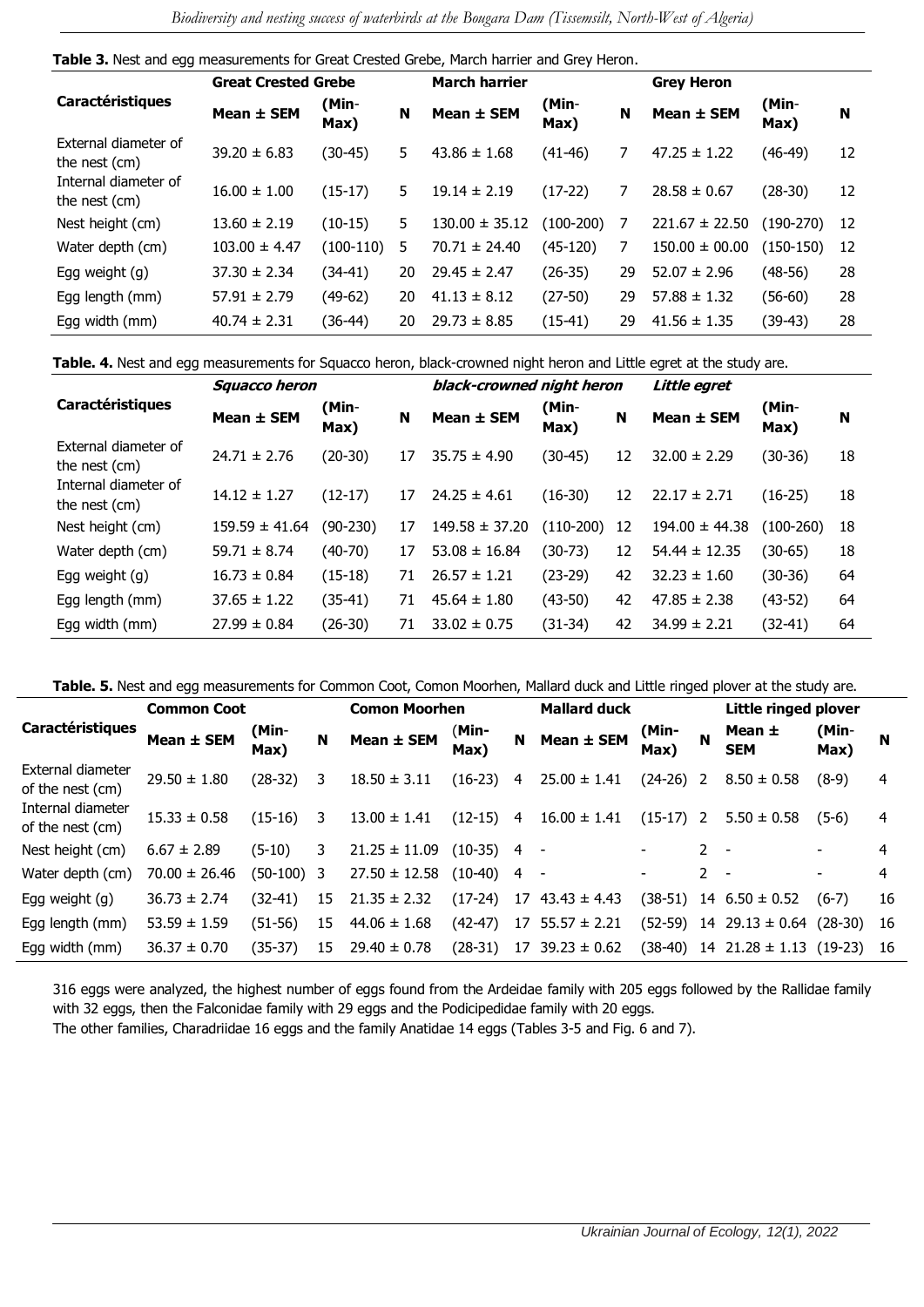

**Fig. 6.** Number of eggs by bird family found at the study site.



**Fig. 7. (a)**: Nest with eggs of Great Crested Grebe; **(b)**: Hatching of eggs in a March harrier nest; **(c)**: Hatching of eggs in a Squacco heron nest; **(d)**: Hatching of eggs in a black-crowned night heron nest; **(e)**: Nest with eggs of Little egret; **(f)**: Nest with eggs of Grey Heron; **(g)** Nest with eggs of Mallard; **(h)** Nest with eggs of Common Moorhen; **(i)** Nest with eggs of Common Coot; **(j)** Nest with eggs of Little ringed plover; **(k)**: Nest with eggs of Black-winged stilt; **(l)**: Chicks of Common Shelduck; **(m)**: Chicks of Little grebe.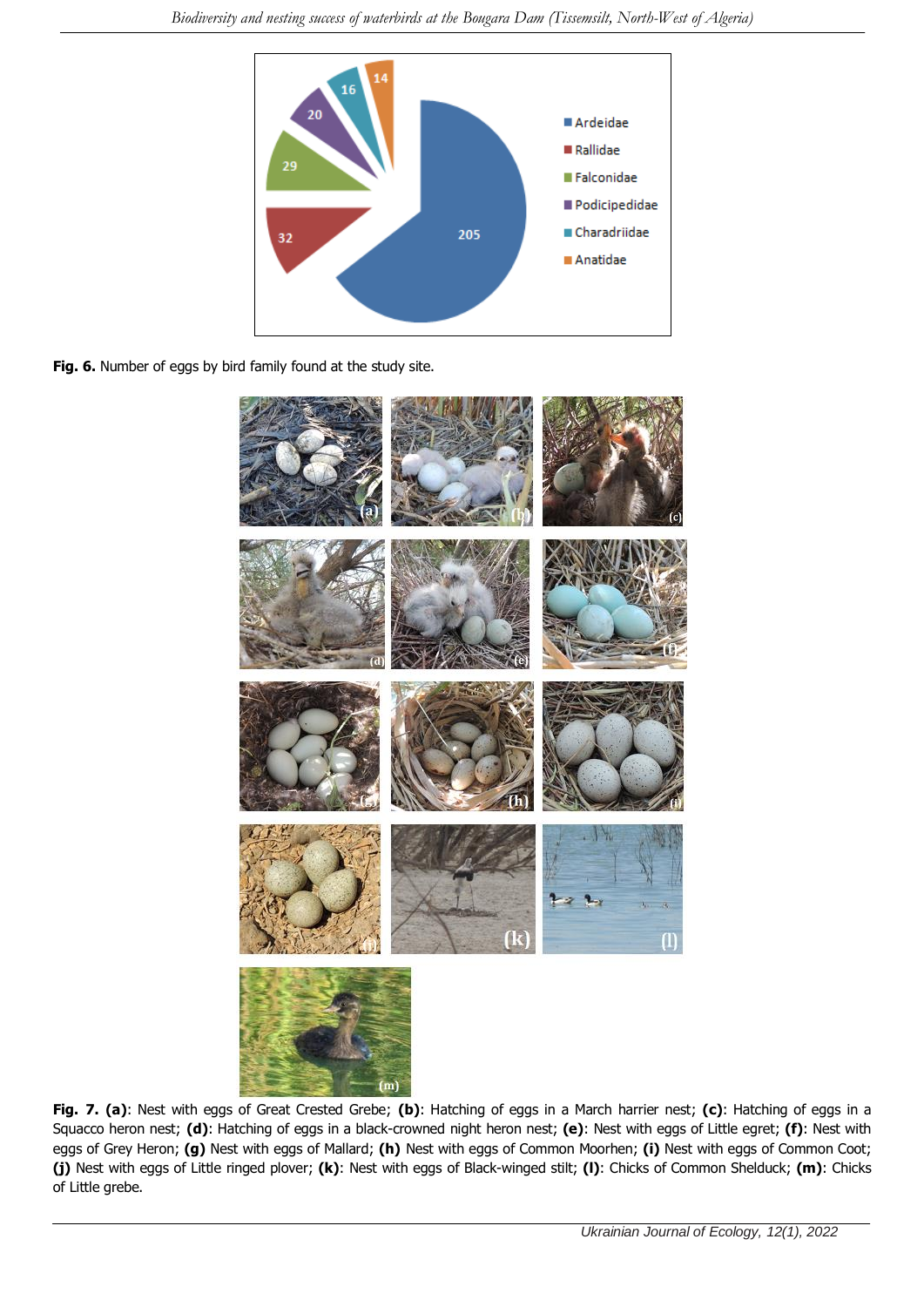### **Conclusion**

The Bougara Dam was used throughout the study year by 62 species of waterbirds belonging to 17 families, of which the Anatidae are the most represented. Many species frequenting this dam are protected, whether IUCN or by Algerian legislation or by other international conventions or treaties, which attributes great heritage value to this artificial ecosystem. Seven species listed on the IUCN Red List were inventoried there, among them three species of Anatidae (the Common Scaup Aythya nyroca, the Marbled Teal Marmaronetta angustirostris and the White-headed Duck Oxyura leucocephala).

During our study, the Bougara Dam sheltered several species of waterbirds that could be divided into four categories. We record 16 sedentary species, 16 wintering species, 07 summer species and 23 migratory passing species which only frequent the Dam during small periods (migratory transit periods).

The Bougara Dam, a wintering and nesting site, plays an important role as an ideal refuge for many species of waterbirds, such as Anatidae and Ardeidae. It was during periods of migratory transit that we recorded the greatest diversity and balances of populations. It is also an essential nesting place for many species.

These results have enabled us on the one hand to update our knowledge of the aquatic avifauna of this Dam and on the other hand to create a database for future work, and to identify its importance at the national level.. Finally, we hope to draw attention to the need to protect this particular ecosystem which remains little or not studied, must necessarily be complemented by other more diversified and more in-depth work on this site, the diversity of habitats and on the ecology of some species. These additional studies will improve knowledge of the role of the Bougara Dam in welcoming remarkable bird diversity.

#### **Acknowledgement**

The authors would like to thank all the people who helped them in the practical realization of this work, mainly Mr. Mairif Mohamed for help and his patience throughout this study.

#### **References**

Abdi, S., Merzoug, S., Tabouche, K., Maazi, M.C., Houhamdi, M. (2016). [Structure des effectifs et stationnement hivernal du Fuligule](https://www.researchgate.net/profile/Mohamed-Cherif-Maazi/publication/331974028_STRUCTURE_DES_EFFECTIFS_ET_STATIONNEMENT_HIVERNAL_DU_FULIGULE_NYROCA_AYTHYA_NYROCA_DANS_LE_COMPLEXE_DES_ZONES_HUMIDES_DE_GUERBES-SANHADJA_NORD-EST_ALGERIEN/links/5c974222a6fdccd4603676af/STRUCTURE-DES-EFFECTIFS-ET-STATIONNEMENT-HIVERNAL-DU-FULIGULE-NYROCA-AYTHYA-NYROCA-DANS-LE-COMPLEXE-DES-ZONES-HUMIDES-DE-GUERBES-SANHADJA-NORD-EST-ALGERIEN.pdf)  [nyroca Aythya nyroca dans le complexe de zones humides de Guerbes-Sanhadja \(Nord-est algérien\).](https://www.researchgate.net/profile/Mohamed-Cherif-Maazi/publication/331974028_STRUCTURE_DES_EFFECTIFS_ET_STATIONNEMENT_HIVERNAL_DU_FULIGULE_NYROCA_AYTHYA_NYROCA_DANS_LE_COMPLEXE_DES_ZONES_HUMIDES_DE_GUERBES-SANHADJA_NORD-EST_ALGERIEN/links/5c974222a6fdccd4603676af/STRUCTURE-DES-EFFECTIFS-ET-STATIONNEMENT-HIVERNAL-DU-FULIGULE-NYROCA-AYTHYA-NYROCA-DANS-LE-COMPLEXE-DES-ZONES-HUMIDES-DE-GUERBES-SANHADJA-NORD-EST-ALGERIEN.pdf) Bulletin de la Société Zoologique de France, 141:91-102.

Baaziz, N., Mayache, B., Saheb, M., Bensaci, E., Ounissi, M., Metallaoui, S., Houhamdi, M. (2011). [Statut phénologique et](https://www.researchgate.net/profile/Ettayib-Bensaci/publication/264849693_Statut_phenologique_et_reproduction_des_peuplements_d%27oiseaux_d%27eau_dans_l%27eco-complexe_de_zones_humides_de_Setif_Hauts_plateaux_Est_de_l%27Algerie/links/548155570cf22525dcb60a54/Statut-phenologique-et-reproduction-des-peuplements-doiseaux-deau-dans-leco-complexe-de-zones-humides-de-Setif-Hauts-plateaux-Est-de-lAlgerie.pdf)  [reproduction des peuplements d'oiseaux d'eau dans l'éco](https://www.researchgate.net/profile/Ettayib-Bensaci/publication/264849693_Statut_phenologique_et_reproduction_des_peuplements_d%27oiseaux_d%27eau_dans_l%27eco-complexe_de_zones_humides_de_Setif_Hauts_plateaux_Est_de_l%27Algerie/links/548155570cf22525dcb60a54/Statut-phenologique-et-reproduction-des-peuplements-doiseaux-deau-dans-leco-complexe-de-zones-humides-de-Setif-Hauts-plateaux-Est-de-lAlgerie.pdf)-complexe de zones humides de Sétif (Hauts plateaux, Est de l'Algérie). Bulletin de l'Institut Scientifique de Rabat, 32:77-87.

Bediaf, S., Benmetir, S., Boucheker, A., Lazli, A. (2020). [Diversité de l'avifaune aquatique hivernante du marias de la Mekhada. Etat](https://societe-zoologique.fr/sites/default/files/revue/2020-04/SZF145(2)BEDIAF4.pdf)  [actuel et valeur patrimoniale d'un site Ramsar \(Nord](https://societe-zoologique.fr/sites/default/files/revue/2020-04/SZF145(2)BEDIAF4.pdf)-Est Algérien). Bulletin Social Zoology France, 145:97-118.

Bendahmane I., Mostefai N., Moulai-Melliani K. and Houhamdi M. (2014). [Statut phénologique de la famille des Anatidés dans la](https://societe-zoologique.fr/sites/default/files/revue/2017-10/Z139Bendahmane.pdf)  [zone humide de Dayet El-Ferd, Tlemcen \(Algérie\).](https://societe-zoologique.fr/sites/default/files/revue/2017-10/Z139Bendahmane.pdf) Bulletin de la Société Zoologique de France, 139(1-4): 83-89.

Bensaci, E., Saheb, M., Nouidjem, Y., Bouzegag, A., Houhamdi, M. (2013). [Biodiversité de l'avifaune aquatique des zones humides](https://journals.openedition.org/physio-geo/3198)  [sahariennes : cas de la dépression d'Oued Righ \(Algérie\).](https://journals.openedition.org/physio-geo/3198) Review Physio-Géo.

Blondel, J. (1975). Analyse des peuplements d'oiseaux d'eau. Élément d'un diagnostic écologique. I: La méthode des échantillonnages fréquentiels progressifs (E.F.P). Terre et Vie, 29:533-589.

Boubekeur, F.Z., Setbel, S., Atoussi, S., Bara, M., Bouaguel, L., Houhamdi, I., Kerfouf, A., Houhamdi, M. (2020). [Biodiversity and](https://www.ujecology.com/abstract/biodiversity-and-phenological-status-of-the-waterbirds-of-the-lac-des-oiseaux-northeast-of-algeria-58882.html)  [phenological status of the waterbirds of the Lac des Oiseaux \(Northeast of Algeria\).](https://www.ujecology.com/abstract/biodiversity-and-phenological-status-of-the-waterbirds-of-the-lac-des-oiseaux-northeast-of-algeria-58882.html) Ukrainian Journal of Ecology, 10:69-75.

Boudraa, W., Bouslama, Z., Houhamdi, M. (2014). Inventaire et écologie des oiseaux [d'eau dans le marais de Boussedra \(Annaba,](https://www.researchgate.net/profile/Moussa-Houhamdi/publication/289849404_Waterbird_inventory_and_monitoring_surveys_of_Boussedra_Marsh_Annaba_Northeast_Algeria/links/5727a77308aee491cb414aba/Waterbird-inventory-and-monitoring-surveys-of-Boussedra-Marsh-Annaba-Northeast-Algeria.pdf)  nord-[est de l'Algérie\)](https://www.researchgate.net/profile/Moussa-Houhamdi/publication/289849404_Waterbird_inventory_and_monitoring_surveys_of_Boussedra_Marsh_Annaba_Northeast_Algeria/links/5727a77308aee491cb414aba/Waterbird-inventory-and-monitoring-surveys-of-Boussedra-Marsh-Annaba-Northeast-Algeria.pdf). Bulletin de la Société Zoologique de France, 139:279-293.

Boukrouma, N., Maazi, M.C., Saheb, M., Metallaoui, S., Houhamdi, M. (2011). [Hivernage du Canard Pilet Anas acuta sur les hauts](https://www.researchgate.net/profile/Moussa-Houhamdi/publication/342052522_HIVERNAGE_DU_CANARD_PILET_Anas_acuta_SUR_LES_HAUTS_PLATEAUX_DE_L)  [plateaux de l'Est de l'Algérie](https://www.researchgate.net/profile/Moussa-Houhamdi/publication/342052522_HIVERNAGE_DU_CANARD_PILET_Anas_acuta_SUR_LES_HAUTS_PLATEAUX_DE_L). Alauda, 79:285-293.

Bouzegag, A., Saheb, M., Bensaci, E., Nouidjem, Y., Houhamdi, M. (2013). [Ecologie de la Sarcelle Marbrée Marmaronetta](https://www.researchgate.net/profile/Moussa-Houhamdi/publication/272491872_Ecologie_de_la_Sarcelle_Marbree_Marmaronetta_angustirostrisMenetries_1832_dans_l)  angustirostris dans l'éco-[complexe de zones humides de la vallée de l'oued Righ \(Sahara algérien\).](https://www.researchgate.net/profile/Moussa-Houhamdi/publication/272491872_Ecologie_de_la_Sarcelle_Marbree_Marmaronetta_angustirostrisMenetries_1832_dans_l) Bulletin de l'Institut Scientifique de Rabat, 35:141-149.

Elafri, A. (2017). Inventaire et écologie des peuplements d'oiseaux aquatiques dans un site Ramsar du Nord-est algérien (lac Tonga, Wilaya El-Taref). Thèse de doctorat en science en Biologie animale. Université Ferhat Abbas de Sétif, 1:164.

Elafri, A., Belhamara, M., Houhamdi, M. (2017). [Comparing habitat preferences of a set of waterbird species wintering in the coastal](https://sciendo.com/pdf/10.1515/eko-2017-0014)  [wetlands of North Africa: implication for management.](https://sciendo.com/pdf/10.1515/eko-2017-0014) Ekológia (Bratislava), 86:170-183.

Guellati, K., Maazi, M.C., Benradia, M., Houhamdi, M. (2014). [Le peuplement d'oiseaux d'eau du complexe des zones humides de la](https://www.univ-soukahras.dz/eprints/2014-20332-50156.pdf)  [wilaya de Souk-Ahras: état actuel et intérêt patrimonial.](https://www.univ-soukahras.dz/eprints/2014-20332-50156.pdf) Bulletin de la Société Zoologique de France, 139:263-277.

Guergueb, E., Bensaci, E., Nouidjem, Y., Zoubiri, A., Kerfouf, A., Houhamdi, M. (2014). [Aperçu sur la diversité des oiseaux d'eau du](https://www.univ-msila.dz/ImpactUniv/wp-content/uploads/2020/06/Research-9-SDG-14-%E2%80%93-life-below-water.pdf)  [chott El-Hodna \(Algérie\).](https://www.univ-msila.dz/ImpactUniv/wp-content/uploads/2020/06/Research-9-SDG-14-%E2%80%93-life-below-water.pdf) Bulletin de la Société Zoologique de France, 139:233-244.

Hamdi, N., Charfi-Cheikhrouha, F., Moali, A. (2008). [Le peuplement des oiseaux aquatiques hivernant du golfe de Gabès \(TUNISIE\).](http://www.snv.jussieu.fr/zoologie/Bulletin/Documents/BulletinSZF2008/25_HAMDI.pdf) Bulletin Social Zoology France, 133:267-275.

Houhamdi, M. (1998). Écologie du Lac des Oiseaux: cartographie, palynothèque et utilisation de l'espace par l'avifaune aquatique. Université Badji Mokhtar d'Annaba, p:136.